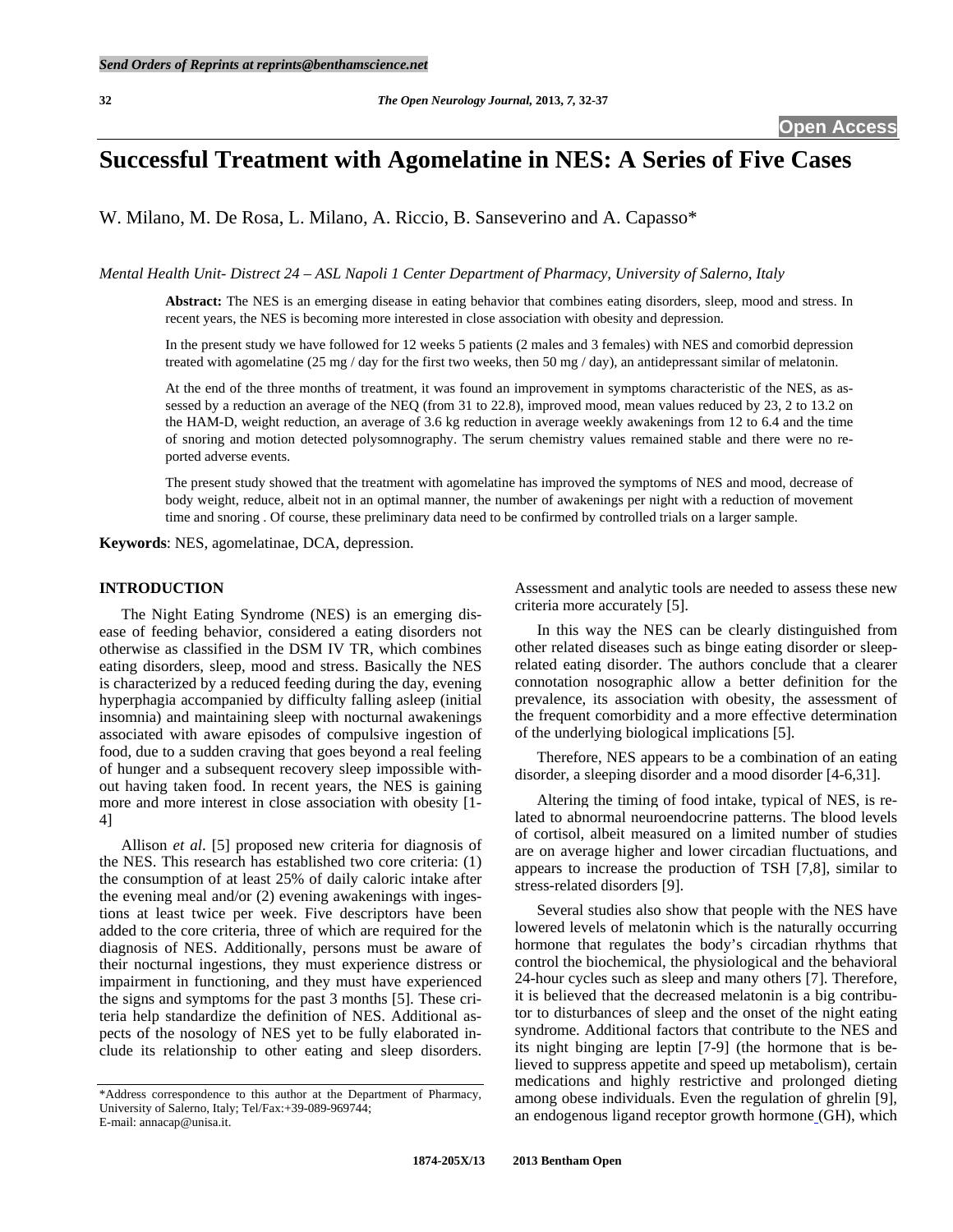affects not only food but also control induction of sleep is altered in the NES [9].

 Emotional factors such as depression, anxiety, stress, boredom, low self esteem and skewed body image play a significant role in the NES and they are the catalysts that lead to night binging on comfort foods that have high caloric values from their carbohydrates and fat contents [10]. Often in patients with NES are found, and in patients with other eating disorders, significant comorbid psychopathology such as depression and anxiety [15]. Patients with NES often have higher scores on Beck Depression Inventory Scale and the Zung Depression Scale compared with controls [10] with a chance of lifetime incidence of major depression of 55% DM [11]. But often in patients with NES is the decline in mood in the evening and at night, in the opposite way to experience clinical depression typical [12]. There are also frequent, although symptoms related to a condition of anxiety and worthlessness [13,14].

 The NES is treatable but it is not easy, since, in most instances, the patients are unaware of their conditions and are, therefore, resistant treatment.

 In this respect, treatment for NES, because of the complexity of diagnosis, has to be done on an individual basis, combining mental health therapy, education on diet and nutrition, possibly medication to reduce stress, time spent in a sleep lab for observation and a great deal of support. This particular disorder is showing signs of responding favorably to the antidepressants such as SSRIs (Selective Serotonin Re-uptake Inhibitors). These have been found useful due to their effect on the serotonin levels in the brain. Serotonin promotes calm and helps counteract cravings and is involved in the production of melatonin which aids sleep. And this ties in with a theory that by binge eating mainly on high carbohydrate foods, the NES sufferer is (subconsciously) selfmedicating themselves, as when carbohydrates are eaten, they allow an amino acid called tryptophan to cross the blood / brain barrier to be used in the production of serotonin.

 However, currently trials on pharmacological treatments of NES are still at a preliminary stage. Some literature data suggest that two types of drugs seem likely to be effective in reducing episodes of NES:

- 1. anticonvulsants such as topiramate [16].
- 2. selective serotonin reuptake inhibitors (SSRIs) [17-19].

 Given the strong relationship between NES, cycles sleep and food alteration, as well as the frequent presence of depressed mood, associated with lower circulating levels of melatonin in the evening and at night, the treatment of NES with agomelatine, a melatonin agonist, may be considered.

 Agomelatine is a potent agonist of MT1 and MT2 receptors, they are present in various areas of the brain especially at the level of the suprachiasmatic nucleus, hippocampus, hypothalamus and cerebellum and it is also an antagonist of serotonergic 5-HT2c receptors, while the affinity for other receptors is negligible [20,21]. The affinity for the MT1 and MT2 receptors *in vivo* is 5 times higher than that for serotoninergic and being agomelatine a highly lipophilic substance able to cross the blood-brain barrier and reaches micromolar concentrations sufficient to exert its action on both types of receptors. Furthermore, despite the agomelatine is not a monoamine reuptake inhibitor, has been shown a dosedependent increase of extracellular concentrations of dopamine and norepinephrine selectively at the level of the frontal cortex [20-22]. Recent evidence has shown that agomelatine increases the expression of the "brain-derived neurotrophic factor" (BDNF), a trophic factor and a marker of neuroplasticity, which is believed to have an important role in mood disorders, in the prefrontal cortex and hippocampus. In addition, it also increases the expression of '"activityregulated cytoskeleton-associated protein" (ARC), which is involved in the sleep / wake cycle at the level of the prefrontal cortex [23-26]. Therefore chronic therapy with agomelatine has been shown to increase neurogenesis in hippocampal level, to lengthen the survival of neuronal cells and to attenuate the release of glutamate induced by stress at the cortical level [27]. These results indicate that agomelatine acts through a synergistic action on receptors and MT1/MT2 5HT2c, leading to a re-synchronization of circadian rhythms through an effect on the "clock genes", the release of glutamate, the expression of BDNF, ARC and on neurogenesis [28] (Fig. **1** and **2**).

## **Participant and Procedures**

 At the Mental Health Division of the District 24 ASL Napoli 1 Centre, we have followed five patients affected by the NES according to the criteria of the First International Symposium Night Eating Diagnostic Criteria and depressed mood, according to the criteria of the DSM-IV-TR, in comorbidity. All patients, 3 females and 2 males, aged between 32 and 45 years, were treated with agomelatine 25 mg / day for the first two weeks and 50 mg  $/$  day for the next 10 weeks. Before the observation period, all patients studied showed a number of anthropometric measurements such as height, weight and BMI, HAM-D (Hamilton Rating Scale for Depression) and NEQ (Night Eating Questionnaire), dose glucose, insulin, total cholesterol and HDL, triglycerides and liver transaminases (ALT and AST) in the fasted state. They also performed a polysomnography which measured the number of nocturnal awakenings, minutes of snoring and movement per night. At the end of the observation period of three months all these measurements were repeated. Every two weeks the patients were followed for a controlled outpatient clinical evaluation and to verify the possible occurrence of adverse events related to treatment.

## **ASSESSMENT MEASURES**

 The study involved the administration of two scales, before and after observation: The Night Eating Questionnaire (NEQ) [29] and Hamilton Depression Rating Scale - HDRS or HAM-D [30]. Both measures are self-administered and takes about an hour to administer both. The NEQ consists of 15 items and participants who reported on the NEQ consuming 25% of their caloric intake after their evening meal or the presence of nocturnal ingestions (waking after sleep onset to eat) were asked follow-up questions to confirm the extent of evening hyperphagia, frequency of nocturnal ingestions, and the context of their night eating behavior. The NES interview included an outline of the general pattern of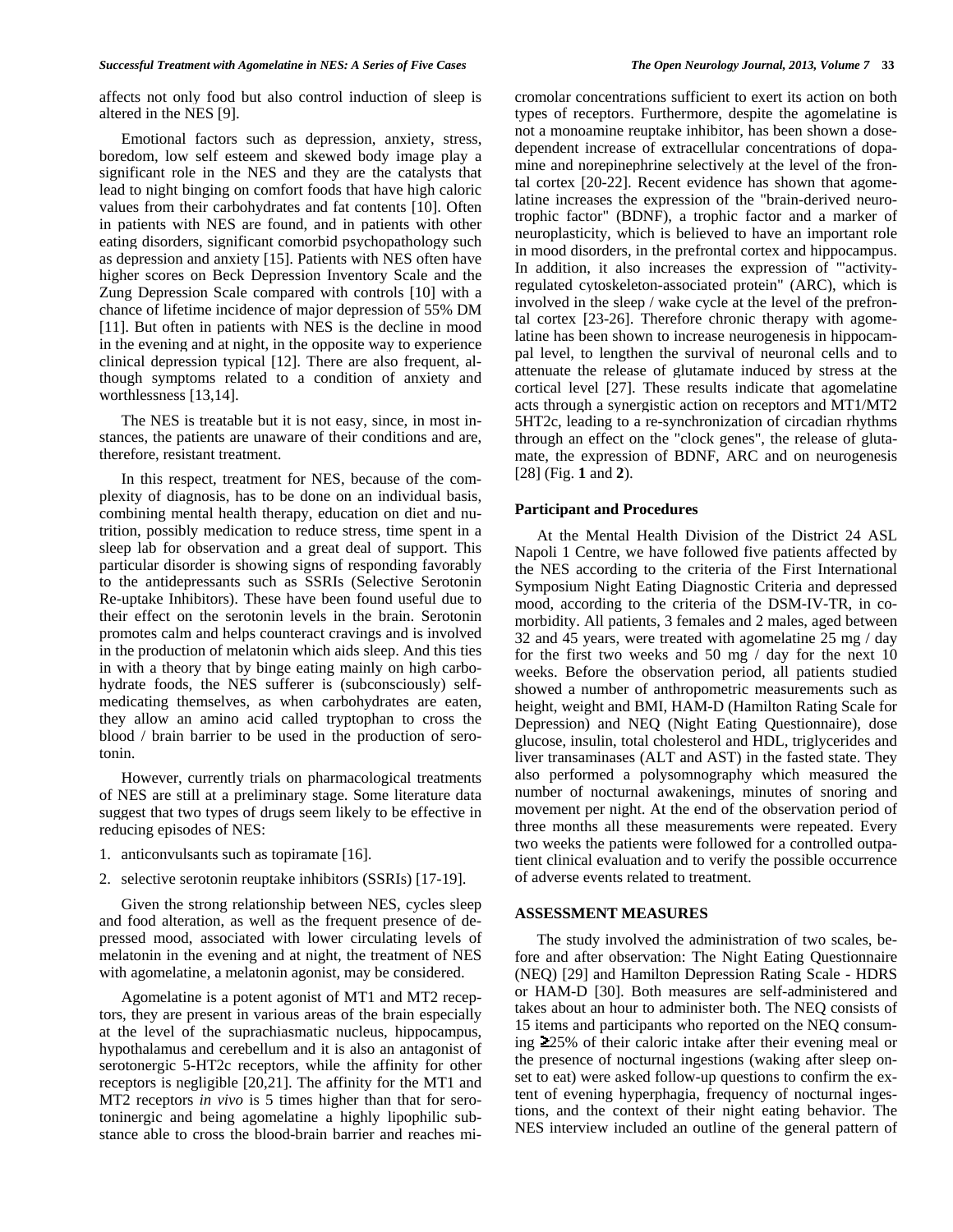

#### **Figs. (1, 2).** Mechanism of action of Agomelatine [21,27].

Therefore, in the present paper we report the effect of agomelatine in five NES patient.

food intake for a typical 24-hour period and a specific recall of all food consumed after the evening meal 2 nights before the interview, provided it was representative of a typical evening's food intake.

 Hamilton Depression Rating Scale (HDRS) or abbreviated to HAM-D, is a multiple choice questionnaire that clinicians may use to rate the severity of a patient's major depression. The scale examines several different areas that are critical to the evaluation of the depressive state of the subject. The areas are: depressed mood, guilt, suicidal ideation, initial insomnia, middle insomnia, insomnia, prolonged work and interests, slowing of thought and words , agitation, anxiety, psychic source, somatic anxiety, gastrointestinal somatic symptoms, general somatic symptoms, genital symptoms, hypochondriasis, introspection, weight loss, diurnal variation of symptoms, depersonalization, paranoid symptoms, obsessive symptoms.

## **Polysomnographic Recordings**

 It is a instrumental test that records, during sleep the presence of snoring, heart rate and electrocardiogram, body position of the subject, the saturation of blood, the respiratory movement and airflow. It is a test that is performed at the patient's home. The execution of polysomnography involves applying three electrodes to the chest, a finger pulse oximeter and a breath meter outside the nose during sleep, a small computer (Embletta Somnografica) to which all sensors are connected with the main parameters respiration and heart activity.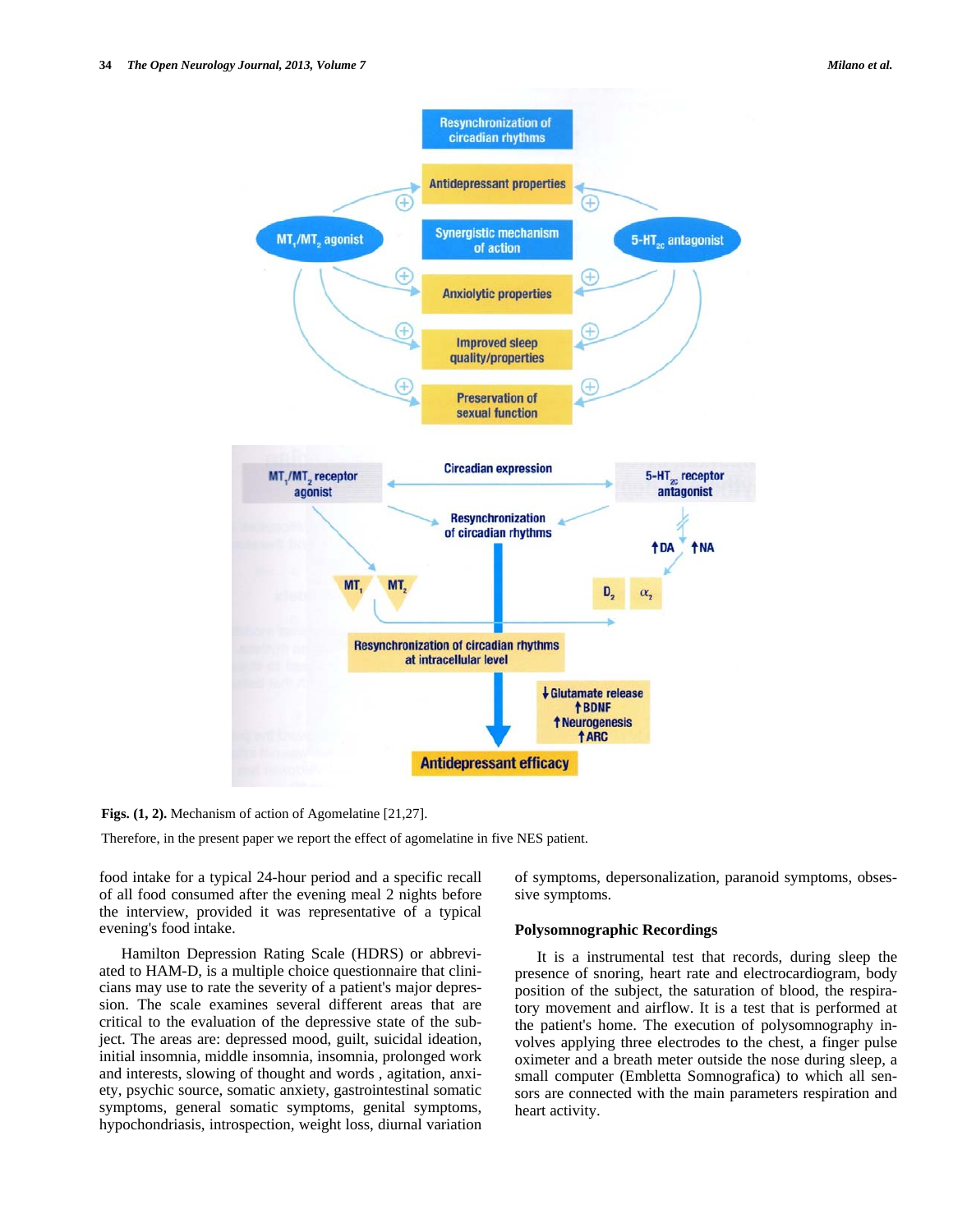## **RESULTS**

 At the end of the 12 weeks of observation period, all patients treated with agomelatine showed an improvement in symptoms of NES characterized by lower scores on the HAM-D passing from the mean value of 23.2 to 14.2 (reduction of  $65.5\%$ , the NEQ values passing from the mean value of 31 to 22.8 (73.5% reduction), the weekly average number of awakenings was reduced from 12 to 6.4 and the average weight passing from 81, 6 to 78 kg with an average reduction of 3.6 kg with a mean BMI from 29.5 to 28.7 as assessed by polysomnography and the average snoring in percentage was reduced from 7.7% to 6.2% while the average movement in share has increased from 6.5% to 5.1%.

 Hematochemical indices assessed before and after treatment, remained stable with a small reduction in blood glucose, total cholesterol and triglycerides while ALT and AST showed a slight increase. (Table **1** and **2**). None of the patients studied, showed significant adverse events related to treatment with agomelatine.

## **CONCLUSIONS**

 The data reported in this observational study demonstrated the agomelatine efficacy in the treatment of NES. All the symptomatology characteristic of this food pathology are improved during the observation period.

## **Table 1. Evaluation Parameters of the Five NES Patients Studied**

| <b>Patients</b>                       |                         |                   |                   |                     |                     |                     |
|---------------------------------------|-------------------------|-------------------|-------------------|---------------------|---------------------|---------------------|
| Before Agomelatine Treatment          |                         |                   |                   |                     |                     |                     |
|                                       |                         | $1^{\circ}$       | $2^{\circ}$       | $3^\circ$           | $4^\circ$           | $5^\circ$           |
|                                       |                         | 45 years old Male | 30 years old Male | 32 years old Female | 36 years old Female | 41 years old Female |
| Weight Kg                             |                         | 97                | 90                | 65                  | 76                  | 80                  |
| <b>BMI</b>                            |                         | 31,5              | 31                | 27,5                | 29                  | 30                  |
| HAM-D17                               |                         | 27                | 22                | 24                  | 19                  | 24                  |
| <b>NEQ</b>                            |                         | 34                | 31                | 28                  | 30                  | 32                  |
| Number of awakenings average per week |                         | 16                | 14                | 8                   | 11                  | 12                  |
| Snoring in minutes (%)                |                         | 9,38              | 6,36              | 6,1                 | 4,6                 | 12,4                |
| Movements in minutes (%)              |                         | 5,3               | 5,7               | 3,5                 | 7,8                 | 10                  |
| Glycemia                              | mg/dl                   | 122               | 112               | 89                  | 96                  | 110                 |
| Insulinemia mU/ml                     |                         | 26                | 11                | 8                   | 14                  | 22                  |
| Cholesterol tot. mg/dl                |                         | 288               | 226               | 195                 | 210                 | 238                 |
| Cholesterol HDL mg/dl                 |                         | 40                | 45                | 50                  | 48                  | 40                  |
| Tryglicerides mg/dl                   |                         | 270               | 178               | 165                 | 145                 | 230                 |
| AST                                   | U/1                     | 29                | 22                | 12                  | 19                  | 24                  |
| ALT                                   | U/1                     | 32                | 28                | 19                  | 34                  | 22                  |
| After 12 weeks agomelatine treatment  |                         |                   |                   |                     |                     |                     |
| Weight Kg                             |                         | 92                | 88                | 64                  | 73                  | 73                  |
| <b>BMI</b>                            |                         | 30                | 30,5              | 27                  | 28,5                | 27,5                |
| HAM-D17                               |                         | 18                | 12                | 14                  | 16                  | 16                  |
| <b>NEQ</b>                            |                         | 24                | 22                | 18                  | 24                  | 26                  |
| Number of awakenings average per week |                         | 9                 | 8                 | 3                   | 5                   | $\tau$              |
| Snoring in minutes (%)                |                         | 6,8               | 5,5               | 5,9                 | 4,2                 | 8,6                 |
| Movements in minutes (%)              |                         | 4,8               | 4,2               | 4,2                 | 5,7                 | 6,9                 |
| Glycemia                              | mg/dl                   | 98                | 105               | 92                  | 92                  | 84                  |
| Insulinemia mU/ml                     |                         | 24                | 14                | $\boldsymbol{7}$    | 15                  | 18                  |
| Cholesterol tot. mg/dl                |                         | 262               | 208               | 192                 | 176                 | 222                 |
| Cholesterol HDL mg/dl                 |                         | 45                | 46                | 52                  | 46                  | 42                  |
| Tryglicerides mg/dl                   |                         | 212               | 166               | 158                 | 152                 | 196                 |
| AST                                   | U/1                     | 32                | 26                | 16                  | 28                  | 28                  |
| <b>ALT</b>                            | $\mathbf{U}/\mathbf{l}$ | 36                | 26                | 26                  | 38                  | 24                  |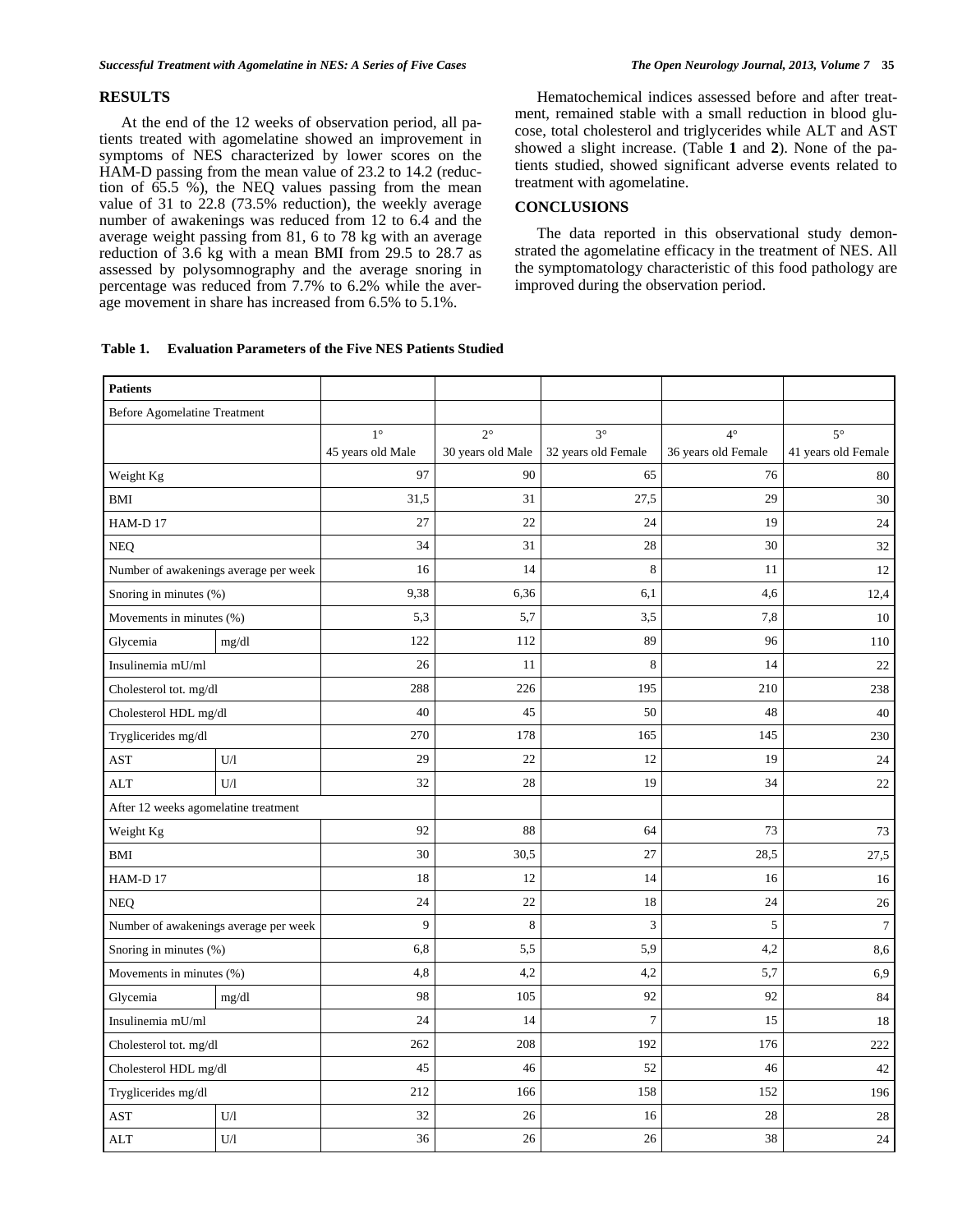**Table 2. Total Outcome for the Five Patients Before and After Treatment**

|                                       |       | Before | After |                 |  |
|---------------------------------------|-------|--------|-------|-----------------|--|
| Weight Kg                             |       | 81,6   | 78    | $-3,6$          |  |
| BMI                                   |       | 29,5   | 28,7  | $-0,8$          |  |
| HAM-D17                               |       | 23,2   | 15,2  | 65,5% reduction |  |
| NEQ                                   |       | 31     | 22,8  | 73,5% reduction |  |
| Number of awakenings average per week |       | 12     | 6,4   | 53,3% reduction |  |
| Snoring in minutes (%)                |       | 7,7    | 6,2   |                 |  |
| Movements in minutes (%)              |       | 6,5    | 5,1   |                 |  |
| glycemia                              | mg/dl | 105    | 94    |                 |  |
| Insulinemia mU/ml                     |       | 16     | 15,6  |                 |  |
| Cholesterol tot. mg/dl                |       | 231    | 212   |                 |  |
| Cholesterolo HDL mg/dl                |       | 46     | 44    |                 |  |
| Tryglicerides mg/dl                   |       | 197    | 176   |                 |  |
| <b>AST</b>                            | U/1   | 21     | 26    |                 |  |
| <b>ALT</b>                            | U/1   | 27     | 30    |                 |  |

 NES is often accompanied by changes not only of the circadian rhythms of sleep and food, with frequent awakenings associated with compulsive ingestion of food in non-REM stages of sleep [2] but also to alterations of cortisol secretion and other hormones [2]. Agomelatine is able to regulate the stressor-induced overactivity of the pituitary-adrenal axis (HPA), by improving the sleep slow wave (SW), without reducing REM sleep and by helping the synchronization of circadian rhythms [20,21].

 Decreasing values of the NEQ 73.5% (mean values from 31 to 22.8) show an improvement of the NES core symptoms, with better sleep quality, reduction of dayligh ipofagia, reducing need to eat in the evening and night. Even nocturnal awakenings were reduced from a week average of 12 to 6.4, with a reduction of 53.3%. Polysomnographic recordings also showed an improvement in the sleep quality with a significative reduction of snoring (in minutes from 7.7 to 6.2%) as well as a significative reduction of night time movements (from 6.5 to 5.1%).

 An improvement, albeit of partial entities, there was also on the weight, going from an BMI average of 29.5 to 28.7, with an average reduction of 3.6 kg during the three months of treatment, probably due to a reduction of evening and night food-intake with a better balance energy intake throughout the day.

 Also, thanks to the synergic action on receptors MT1 and MT2 agonist and 5-HT2C antagonistic properties (Fig. **1**), agomelatine is able to significantly improve mood and to reduce anxiety component, both frequently present in the NES comorbidities.

 The depressive component, present in comorbidity in all five of our patients, is improved significantly, as indeed was to be expected with the use of agomelatine, as evidenced by the reduction of 65.5% of the HAM –D values (going from average values of 23.2 to 15.2).

 During the entire period of treatment, we did not detected adverse events related to drug, but only a mild increased of trasaminasi. However, even with all the limitations related to an observational study because of limited number of clinical cases without an adequate placebo control, agomelatine may be considered very useful in the treatment of NES. Of course these preliminary data will be confirmed by controlled trials on a sample numerical wider and for a period of time more extended.

## **CONFLICTS OF INTEREST**

 The authors confirm that this article content has no conflicts of interest.

## **ACKNOWLEDGEMENTS**

None declared.

#### **REFERENCES**

- [1] Vetrugno R, Manconi M, Ferrini-Strambil L, *et al* Nocturnal eating sleep-related eating disorder or night eating sybdrome? A videopolysomnographic study. Sleep 2006; 29: 949-54.
- [2] Fassino S, Abbate-Daga G, De Filippis S, *et al* Sleep and eating disorders: a review. G Ital Psicopatol 2005; 11: 354-62.
- [3] American Psychiatric Association. Diagnostic and Statistic Manual of Mental Disorder. 4<sup>th</sup> ed. US: American Psychiatric Association 2000
- [4] Milano W, De Rosa M, Milano L, Capasso A. Night Eating Syndrome: an overview. Pharm Pharmacol 2012; 64 (1): 2-10.
- [5] Allison KC, Lundgren JD, O'Reardon JP, *et al*. Proposed diagnostic criteria for night eating syndrome. Int J Eat Disord 2010; 43(3): 241-7.
- [6] Monteleone P, Maj M. The circadian basis of mood disorders: recent developments and treatment implications. Eur Neuropsychopharmacol 2008; 18: 701-11.
- [7] Birketvedt G, Florgolmen J, Sundsfjord J, *et al*. Behavioral and neuroendocrine characteristics of the night-eating syndrome. JA-MA 1999; 282: 657-63.
- [8] Goel N, Stunkard AJ, Rogers Nl, *et al*. Circadian rhythm profiles in women with night eating syndrome. J Biol Rhythms 2009; 24(1): 85-94.
- [9] Allison KC, Ahima RS, O' Reardon PJ, *et al*. Neuroendocrine profiles associated with energy intake, sleep and stress in the night eating syndrome. J Clin Endocrinol Metab 2005; 90(11): 6214-7.